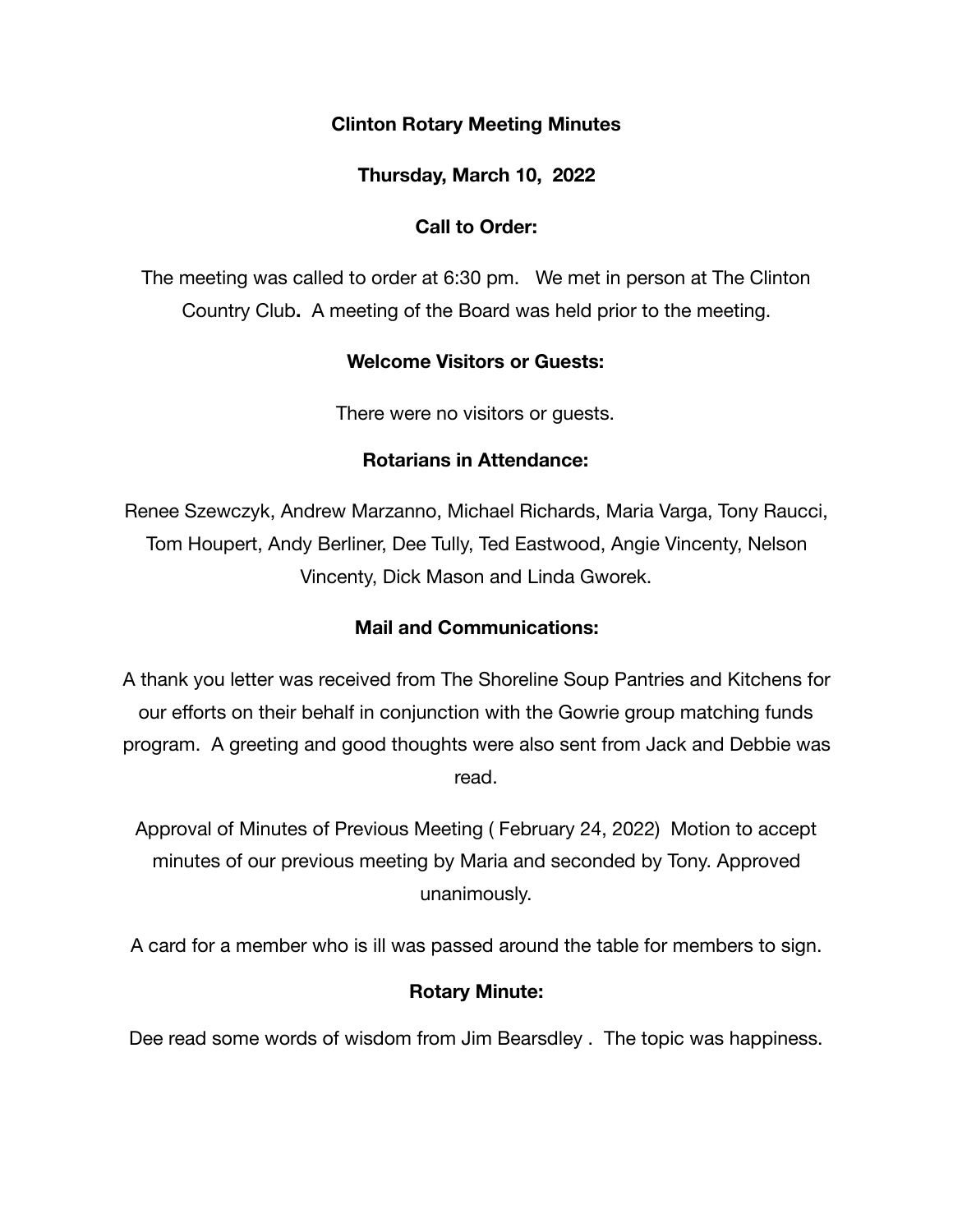### **New Business:**

Renee is in touch with our contact for the Shoreline Soup Kitchen Programs. When information is received about the reopening of the Clinton Kitchen , she will let us know.

The Board discussed the situation in Ukraine and what the District has suggested for clubs to help with humanitarian efforts. The District is asking for five clubs in our area to donate \$1,000 each to purchase Shelter Boxes . The District will then match, so a total of ten boxes will be sent. This was contingent on member approval. Motion made by Tom, seconded by Andy that we donate \$1,000 for this project. Unanimously approved.

Renee informed the club that financial assistance for an Afghanistan family that has relocated to New Haven was tabled until we have more information.

The board also discussed a \$500 request from Tony for SCORE . We had done this last year to support a series of on line seminars. Motion by Maria , seconded by Nelson that we once again become a sponsor. The motion was unanimously approved. Andrew will once again be a spokesperson for our club.

Our Mother's Day Plant Sale is in the planning stages. Maria announced the dates and times of the sale.. It will be on Friday, May 6th from 9-4 and Saturday, May 7th from 9-3 at the American Legion Hall. There will be on line orders taken and extra plants will be ordered so that in person purchases can be made as in previous years. The prices will remain at \$25 for each hanging plant.

Dee spoke about the Soup Pantry Easter Basket project that is already underway. Sandy Voss has advertisements and collection boxes out and we have already begun to collect items. A large donation of items is expected from an Old Lyme resident who saw the flyer about the project. Sandy and Linda also picked up items that were donated to the Old Saybrook Police Department last year from Walmart. Those included over 200 Easter themed bucket, cases of grass filler and pallets of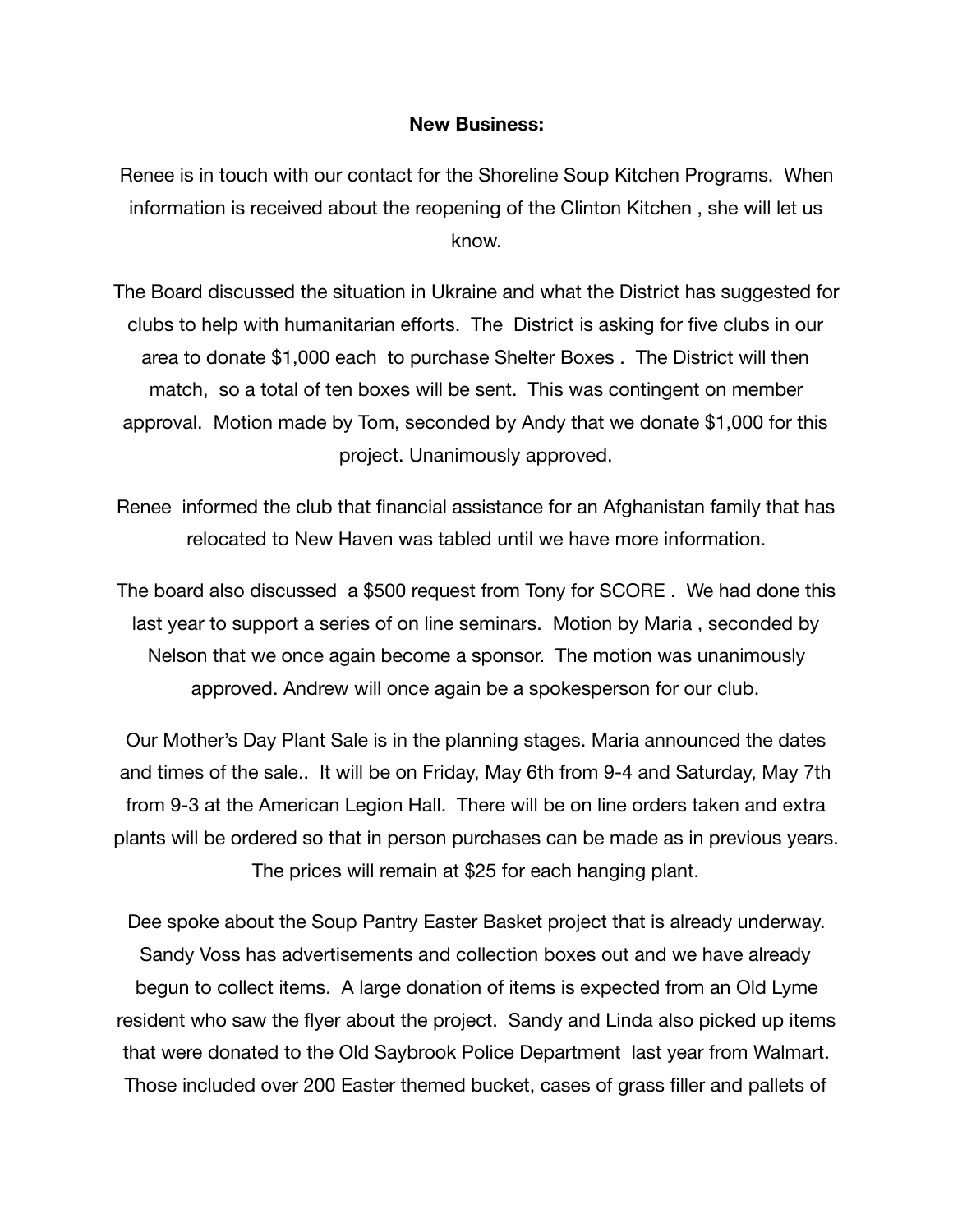cases of plastic eggs. Needed will be the candy fillers for the baskets along with small toys..bubbles, trinkets, pencils, chalk, etc. We also spoke about possibly of providing some baskets for the Killingworth food pantry. Dick (Joyce) has the contact information for Nancy McCormick, who we met when we when she came for dinner and accepted our donation for the pantry. Dee will follow up .

#### **Follow up**

CCAT: ( Clinton Community Assistance Team) Renee added it to the agenda wondering what the status of the program is. Linda explained that once the variant of the virus hit high levels, the number of requests went way down. Clients were not willing to have people in their homes or close contact . But just this week, some requests have appeared on the website that the volunteers can be signed up for. We still need to get a publicity photo of the printer that was purchased with the Rotary donation to this program.

Student of the Month program is going well. A new plaque has been ordered beginning with the March student. Linda shared that having the presentations done at the school have been very successful. The administrators, other teachers, students can be at the little acknowledgment ceremony and can speak to the contributions of the student. Concern that many of us cannot be present since it is done during the school day hours. Linda suggested that maybe at the end of their school year we can have a small pizza party celebration with the kids. Andrew has been successful getting the last student on the month on the Town scrolling screen near old Police Department.

New T shirts have been ordered for our membership.

Discussion of acknowledgement of individuals and businesses who have been sponsors for the events and projects we have done. It was decided appreciation certificates will be ordered and frames would be purchased . It was suggested that we might visit those on the list and make a presentation in person.